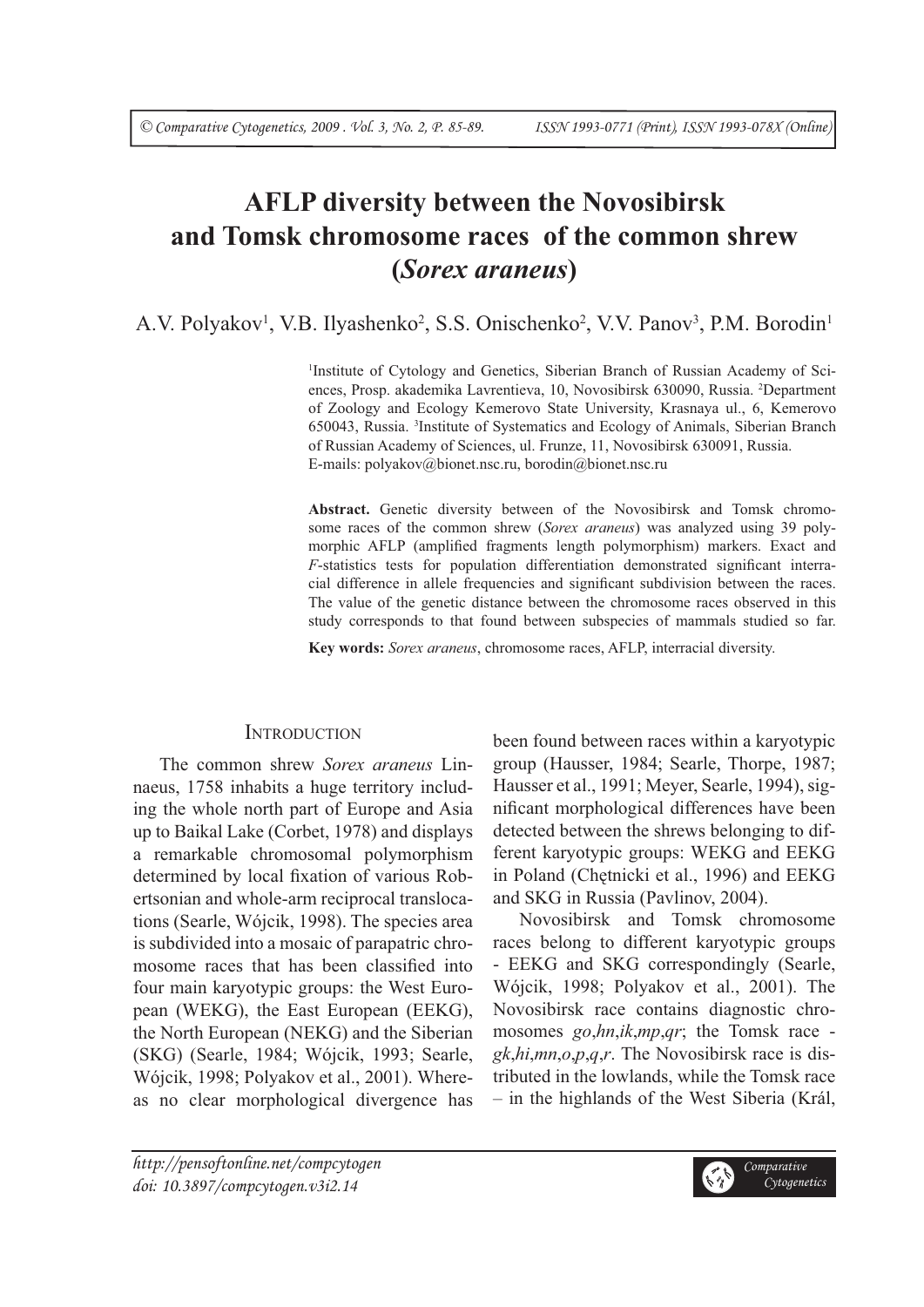Radjabli, 1974; Aniskin, Volobouev, 1981; Polyakov et al., 1996, 2000, 2001, 2003). They come into contact on the intermediate landscape and form there a very narrow hybrid zone (Polyakov et al., 2002, 2003).

It was known before the use of karyological data that shrews of Siberian highlands differed morphologically from other Siberian and Uralian shrew samples (Dolgov, 1968, 1985).

Yudin (1989), combining these earlier observations and his own analysis with pioneering descriptions of Siberian chromosome races by Aniskin and Volobouev (1981), first assumed that the morphological distinction between populations of shrews could be connected with their karyotypic divergence. Emphasizing the pronounced morphological and karyotypic individuality of shrews from Altai Yudin (1989) considered them as a subspecies *Sorex araneus rypheus* in distinction to the nominal subspecies *Sorex araneus araneus*.

Subsequent investigations confirmed that namely the shrews of the Tomsk chromosome race were quite distinct morphologically from the shrews of neighboring Novosibirsk race (Polyakov et al., 2002) as well as from some other EEKG races (Okulova et al., 2007).

In this study we estimated genetic diversity between samples from populations of the Novosibirsk and the Tomsk chromosome races of the common shrew using polymorphic AFLP (amplified fragments length polymorphism) markers. This method can generate large numbers of molecular markers without any previous knowledge of the genetic constitution of the genotypes under investigation (Vos et al., 1995). Because of its universal applicability, reproducibility and a high power of discrimination this approach has been used successfully in numerous phylogenetic and ecological studies (see review of Bonin at al., 2007). This is the first time this method is used to analyze populations of the common shrew.

## MATERIAL AND METHODS

### **Animals**

The shrews were collected within the known territories of two chromosome races: Tomsk race (Agendarovo Vill., Kemerovo Distr. 54°45'N/87°01'E) and Novosibirsk race (Novosibirsk vic. 54°49'N/83°06'E). Karyotype of each individual was determined by G-banding of standard bone marrow chromosome preparations.

#### **AFLP procedure**

We followed Vos et al. (1995) in the AFLP procedure. It was based on the selective PCR of restriction fragments from a total digest of genomic DNA by *Eco*RI and *Mse*I endonucleases. Two combinations of three randomly chosen primers complementary to *Eco*RI and *Mse*I adapters with three extra-nucleotide each (E-ACT/M-CCG and E-ACT/M-CGT) were used for the analytic amplification. Amplified fragments were resolved on 6% denaturing polyacrylamide gels and silver stained (Creste et al., 2001). Gels were then dried and scanned. Electrophoretic bands were scored with Gel-Pro Analyzer system version 3.0.00.00

#### **Data scoring and statistical analysis**

Only precisely and evenly expressed electrophoretic bands were chosen for analysis. Length of visible fragments of DNA on gels ranged between 60 and 800 nucleotides, however the area of fragments longer than 500 nucleotides was not clear enough. For this reason they were excluded from the analysis. We regarded each band as a locus with two alternative alleles: present (1) or absent (0). The identification of 39 polymorphic bands  $(=\overline{-\text{loci}})$ led to the construction of a 47 individuals x 39 loci data matrix, which was analyzed for diversity within and between races. The genetic data was analyzed using the Tools for Population Genetic analysis (TFPGA) program ver-

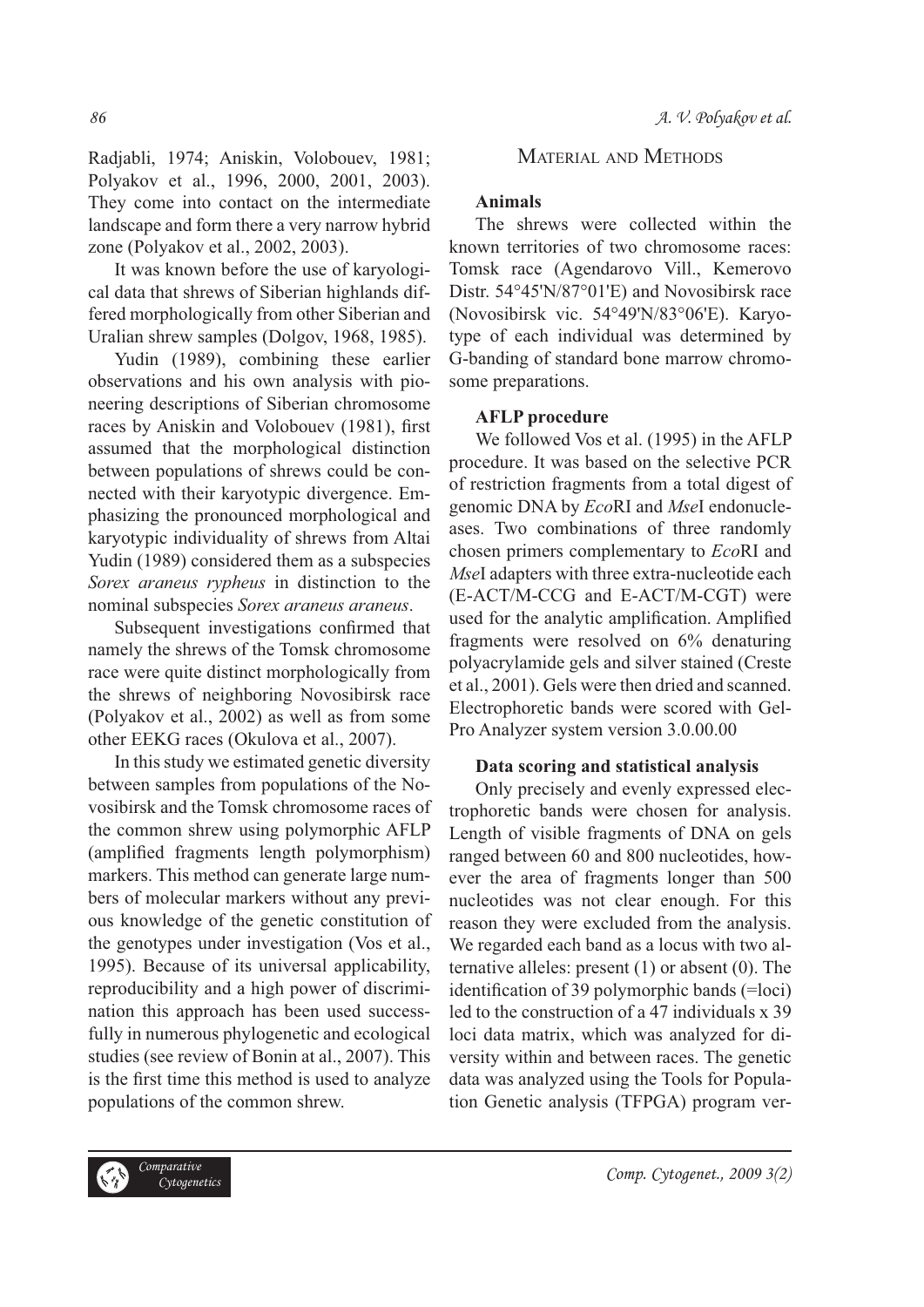#### Chromosome races of Sorex araneus 87

**Table 1.** Summary statistics of the sample sizes, number and % (in parentheses) of polymorphic loci and Nei's (1973) index of gene diversity for the Novosibirsk and the Tomsk chromosome races.

| Race               | Sample<br>size | Number of<br>polymorphic<br>loci | Gene<br>diversity |
|--------------------|----------------|----------------------------------|-------------------|
| <b>Novosibirsk</b> | 24             | 31(79)                           | $0.30 \pm 0.18$   |
| Tomsk              | 23             |                                  | $0.37 \pm 0.17$   |

sion 1.3 (Miller, 1997) for dominant markers in diploid organism, assuming Hardy–Weinberg equilibrium. Both band-based and allele frequency-based approaches were applied to extract the statistical information from AFLP data (Bonin at al., 2007). Exact test for population differentiation (Raymond, Rousset, 1995) was applied to determine significant differences in the bands frequencies between races. Genetic distance  $D_{NL}$  (Nei, Li, 1979) was calculated from the bands frequencies using the phylogenetic package PHYLIP 3.6 (RESTDIST and NEIGHBOR subroutines) (Felsenstein, 2005).

Unbiased genetic distance  $D_N$  (Nei, 1978) and gene diversity (Nei, 1973) were calculated on the base of allele frequencies. Frequency of the null allele was calculated as a square root of the frequency of null homozygotes (Weir, 1990).

To evaluate the substructure of the studied samples Weir and Cockerham's (1984) methods of calculating Wright's *F*-statistics were applied to the data. Two-level hierarchy (within and between races) was expressed using the terminology of Weir (1990) where θ correspond to unbiased Wright's  $F_{ST}$ . For hierarchical data set two θ values were calculated:  $\theta_{\rm p}$  measured differentiation within races and  $\theta_{R}$  estimated the differentiation between the races. Jackknifing and bootstrapping over loci (using 1000 replications) were generated

to obtain variance estimates and confidence intervals.

#### **RESULTS**

A summary of the genetic diversity estimated from the AFLP data is given in Table 1. Amount of polymorphic loci and the levels of gene diversity within two races were about similar with slight priority within the Tomsk race sample. Exact test however demonstrated the high significance of the difference in bands frequencies between the races:  $\chi^2$ =189.6 (P< 0.001). Two-level hierarchy *F*- statistics also revealed the significant differences among the intra and interracial substructures. Bootstrapping (1000 replications) confidence intervals of within and between races jackknifing variances  $\theta$  estimates  $(\theta_P = 0.2237 \pm 0.0366$  and  $\theta_{\text{p}}$ =0.0315  $\pm$  0.0441) did not overlap at the 95% confidence level.

Two estimators of genetic distance between races gave the cognate data:  $D_{N} = 0.0713$  and  $D_{NL} = 0.0983$ .

#### **DISCUSSION**

Summarizing the series of observations Nei (1975) designed the scale of relatedness between the genetic distance and taxonomic categories. By this scale the genetic distance between local populations of a species ranges from 0 to 0.02 and from 0.02 to 0.2 between subspecies. Genetic differentiation between the Novosibirsk and Tomsk races, estimated by  $D_N$  and  $D_{NL}$  was higher than that between local populations. Nearly the same values of genetic distance were published recently for four sibling species of the blind mole rat *Spalax* ehrenbergi: *S. galili*, *S. golani*, *S. carmeli*, and *S. judaei* (Polyakov et al., 2007). The latter result was also obtained with the use of AFLP method and is thus completely compatible with our data. Like the shrew chromosome races Novosibirsk and Tomsk these

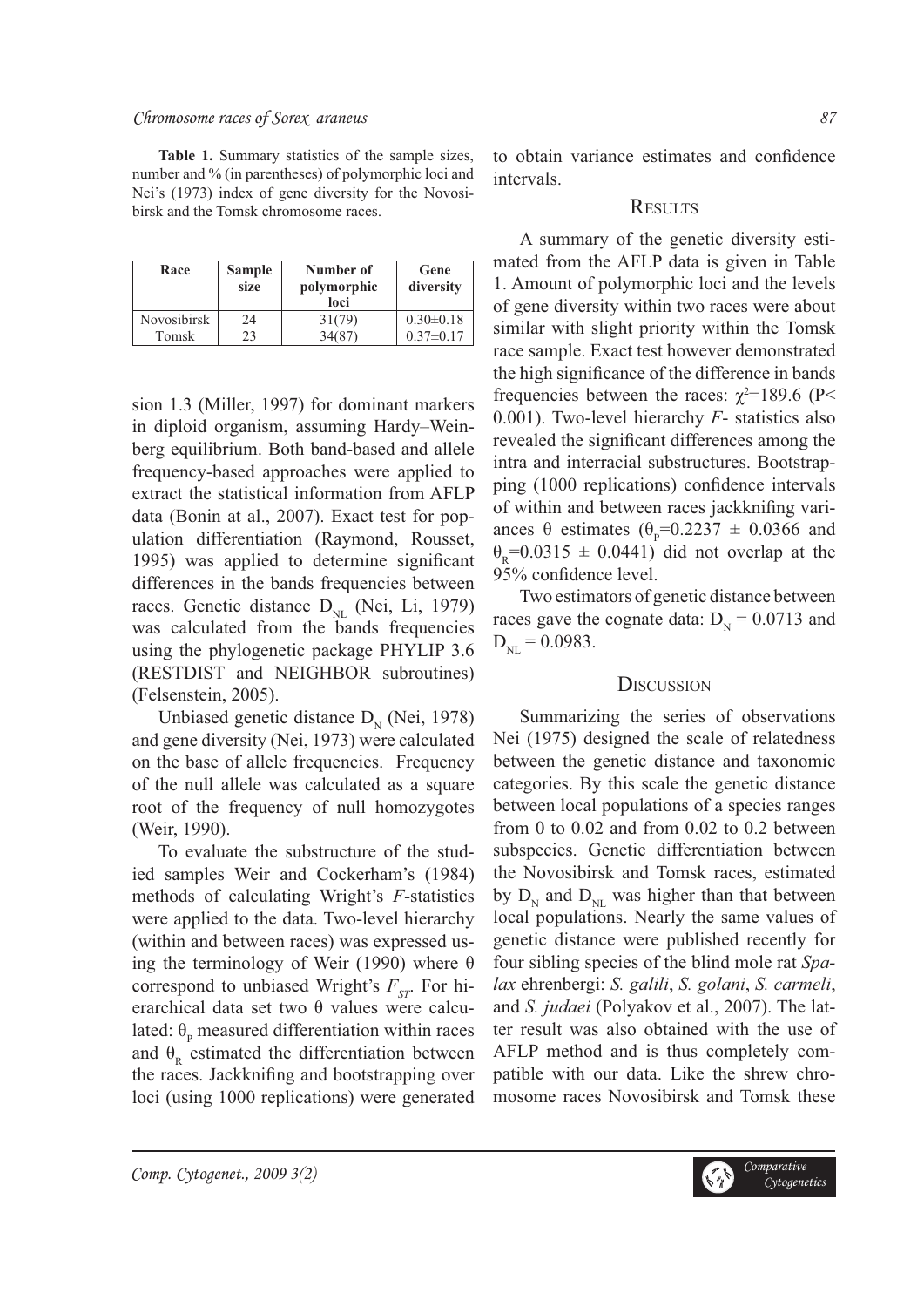four species are distinguished by chromosome complements and form parapatric areas (Nevo et al., 2001).

Together with substantial genetic distance our analysis revealed statistically significant difference between the studied races in contents of their DNA polymorphism (Exact test and *F*- statistics). Thus, the whole set of existing knowledge about the Tomsk chromosome race (morphological, karyotypic and molecular specificity) indicate its taxonomical distinctiveness. This can be considered as evidence in favor of a subspecies status of the Tomsk chromosome race and its name *Sorex araneus rypheus* suggested by Yudin (1989). The shrews of other chromosome races of the Siberian Karyotypic Group may also belong to this subspecies. Analysis of Inter-SINE–PCR markers in a sample of shrews inhabiting at the right bank of the Yenisei river and apparently belonging to other than Tomsk chromosome race demonstrated a close clustering with the Tomsk race and was quite distinct from the races of the East European Karyotypic group (Bannikova et al., 2003). However, further studies and additional materials from Siberian populations are necessary to estimate genetic diversity within and between karyotypic groups and to test this suggestion.

#### **ACKNOWLEDGEMENTS**

This work was supported by research grants from INTAS, RFBR and the Program for collaborative researches of Siberian and Far Eastern Branches of the Russian Academy of Sciences.

#### **REFERENCES**

**Aniskin V.M., Volobouev V.T. 1981.** Chromosome polymorphisms in Siberian populations of shrews of *araneus-arcticus* complex (Insectivora, Soricidae). Three chromosome forms of the common shrew *Sorex araneus* L. // *Genetika* (Moscow). 17: 1784- 1791. (In Russian with English summary).

- **Bannikova A.A., Bulatova N.S., Krysanov E.Y., Kramerov D.A. 2003.** DNA polymorphism within *Sorex araneus* and two congeneric species as inferred from inter-SINE-PCR // *Mammalia*. 67(2): 263-274.
- **Bonin A., Ehrich D., Manel S. 2007.** Statistical analysis of amplified fragment length polymorphism data: a toolbox for molecular ecologists and evolutionists // *Mol. Ecol.* 16: 3737-3758.
- **Chętnicki W., Fedyk S., Banaszek A., Szałaj K., Ratkiewicz M. 1996.** Morphometrical characteristic of the common shrew (*Sorex araneus* L.) from interracial hybrid zones // *Hereditas*. 125: 201-207.
- **Corbet G.B. 1978.** The mammals of Palaearctic region: a taxonomic review. London and Ithaca. 314 p.
- **Creste S., Neto A., Figueira A. 2001.** Detection of single repeat polymorphisms in denaturing polyacrylamide sequencing gels by silver staining // *Plant Mol. Biol. Reporter.* 19: 299-306.
- **Dolgov V.A. 1968.** The peculiarities and variability of odontological features of Palearctic shrews (Mammalia, *Sorex*) // *Tr. Zool. Muz. MGU.* 10: 179-199. (In Russian).
- **Dolgov V.A. 1985.** The shrews of the Old World. Moscow. 221 p. (In Russian).
- **Felsenstein J. 2005.** PHYLIP (Phylogeny Inference Package) version 3.6. *Distributed by the author.* Washington, Seattle. (http://evolution.genetics. washington.edu/phylip.html, on March 24, 2008).
- **Hausser J. 1984.** Genetic drift and selection; their respective and weights in the morphological and genetical differentiation of four species of shrews in Southern Europe (Insectivora, Soricidae) // *Z. Zool. Syst. Evolutionsforsch.* 22: 302-320.
- **Hausser J., Bosshard F., Taberlet P., Wójcik J. 1991.** Relationships between chromosome races and species of Sorex of the araneus group in the western Alps // *Mém. Soc. Vaud. Sci. Natur.* 19: 79-95.
- **Král B., Radjabli S.I. 1974.** Banding patterns and Robertsonian fusions in the western Siberian population of *Sorex araneus* (Insectivora, Soricidae) // *Folia Zool.* 23: 217-227.
- **Meyer A., Searle J.B. 1994.** Morphological studies on British common shrews // *Folia Zool.* 43(1): 115.
- **Miller M.P. 1997.** Tools for Population Genetic Analysis (TFPGA) version 1.3. A Windows program for the analysis of allozyme and molecular population genetic data. Northern Arizona University (http://www.marksgeneticsoftware.net/,on April 15, 2008).